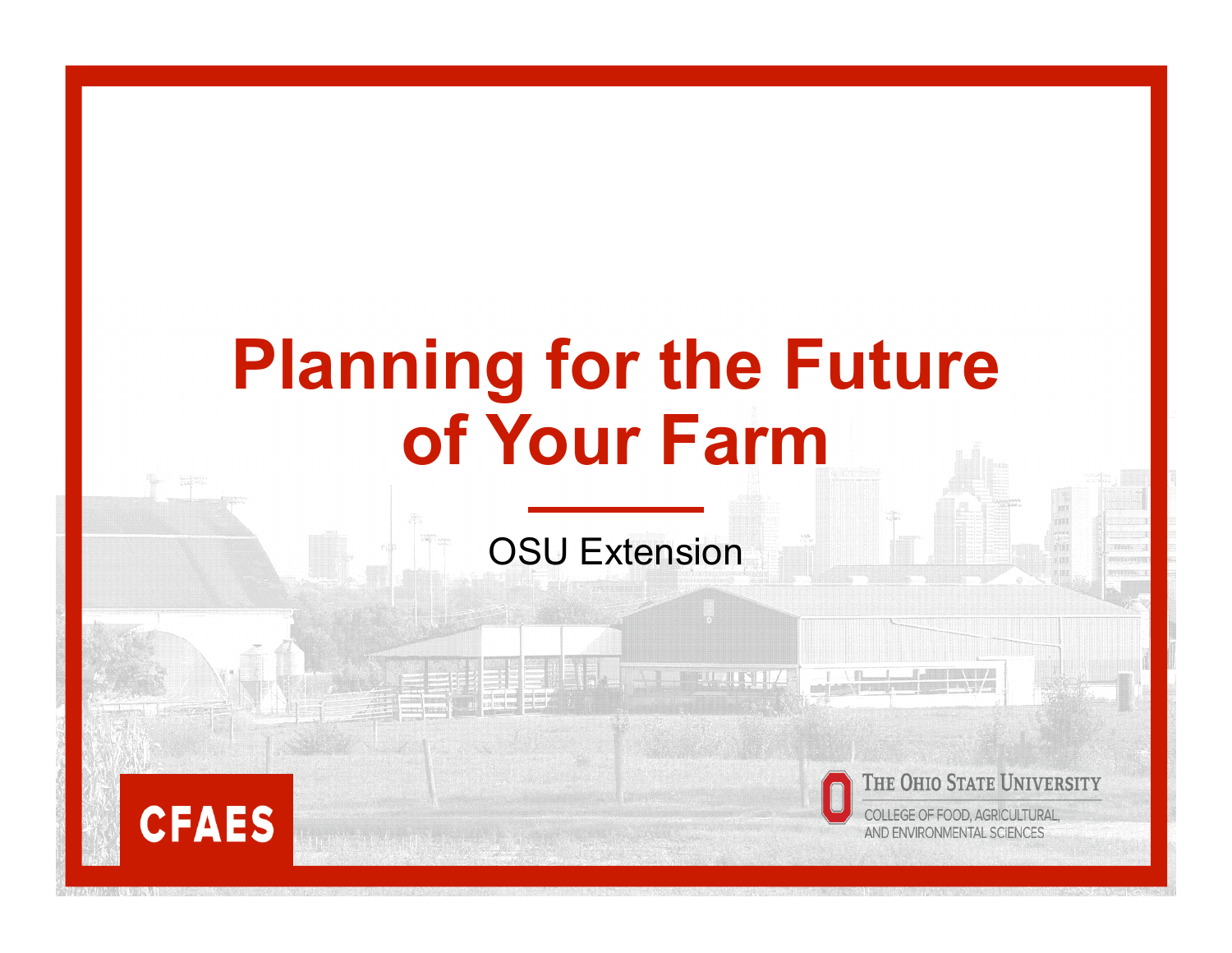**Preparing for the Future**

**What are the major things that I need to do to get my FARM ready for the future?**

**\_\_\_\_\_\_\_\_\_\_\_\_\_\_\_\_\_\_\_\_\_\_\_\_\_\_\_\_\_\_\_\_\_\_\_\_\_\_\_\_\_\_\_\_\_\_\_\_\_\_\_\_**

**\_\_\_\_\_\_\_\_\_\_\_\_\_\_\_\_\_\_\_\_\_\_\_\_\_\_\_\_\_\_\_\_\_\_\_\_\_\_\_\_\_\_\_\_\_\_\_\_\_\_\_\_**

**\_\_\_\_\_\_\_\_\_\_\_\_\_\_\_\_\_\_\_\_\_\_\_\_\_\_\_\_\_\_\_\_\_\_\_\_\_\_\_\_\_\_\_\_\_\_\_\_\_\_\_\_**

**\_\_\_\_\_\_\_\_\_\_\_\_\_\_\_\_\_\_\_\_\_\_\_\_\_\_\_\_\_\_\_\_\_\_\_\_\_\_\_\_\_\_\_\_\_\_\_\_\_\_\_\_**

**What are the major things that I need to do to get my FAMILY ready for the future?**

**\_\_\_\_\_\_\_\_\_\_\_\_\_\_\_\_\_\_\_\_\_\_\_\_\_\_\_\_\_\_\_\_\_\_\_\_\_\_\_\_\_\_\_\_\_\_\_\_\_\_\_\_**

**\_\_\_\_\_\_\_\_\_\_\_\_\_\_\_\_\_\_\_\_\_\_\_\_\_\_\_\_\_\_\_\_\_\_\_\_\_\_\_\_\_\_\_\_\_\_\_\_\_\_\_\_**

**\_\_\_\_\_\_\_\_\_\_\_\_\_\_\_\_\_\_\_\_\_\_\_\_\_\_\_\_\_\_\_\_\_\_\_\_\_\_\_\_\_\_\_\_\_\_\_\_\_\_\_\_**

**\_\_\_\_\_\_\_\_\_\_\_\_\_\_\_\_\_\_\_\_\_\_\_\_\_\_\_\_\_\_\_\_\_\_\_\_\_\_\_\_\_\_\_\_\_\_\_\_\_\_\_\_**

**What are the things I need to do to get MYSELF ready for the future?**

**\_\_\_\_\_\_\_\_\_\_\_\_\_\_\_\_\_\_\_\_\_\_\_\_\_\_\_\_\_\_\_\_\_\_\_\_\_\_\_\_\_\_\_\_\_\_\_\_\_\_\_\_**

**\_\_\_\_\_\_\_\_\_\_\_\_\_\_\_\_\_\_\_\_\_\_\_\_\_\_\_\_\_\_\_\_\_\_\_\_\_\_\_\_\_\_\_\_\_\_\_\_\_\_\_\_**

**\_\_\_\_\_\_\_\_\_\_\_\_\_\_\_\_\_\_\_\_\_\_\_\_\_\_\_\_\_\_\_\_\_\_\_\_\_\_\_\_\_\_\_\_\_\_\_\_\_\_\_\_**

**\_\_\_\_\_\_\_\_\_\_\_\_\_\_\_\_\_\_\_\_\_\_\_\_\_\_\_\_\_\_\_\_\_\_\_\_\_\_\_\_\_\_\_\_\_\_\_\_\_\_\_\_**



THE OHIO STATE UNIVERSITY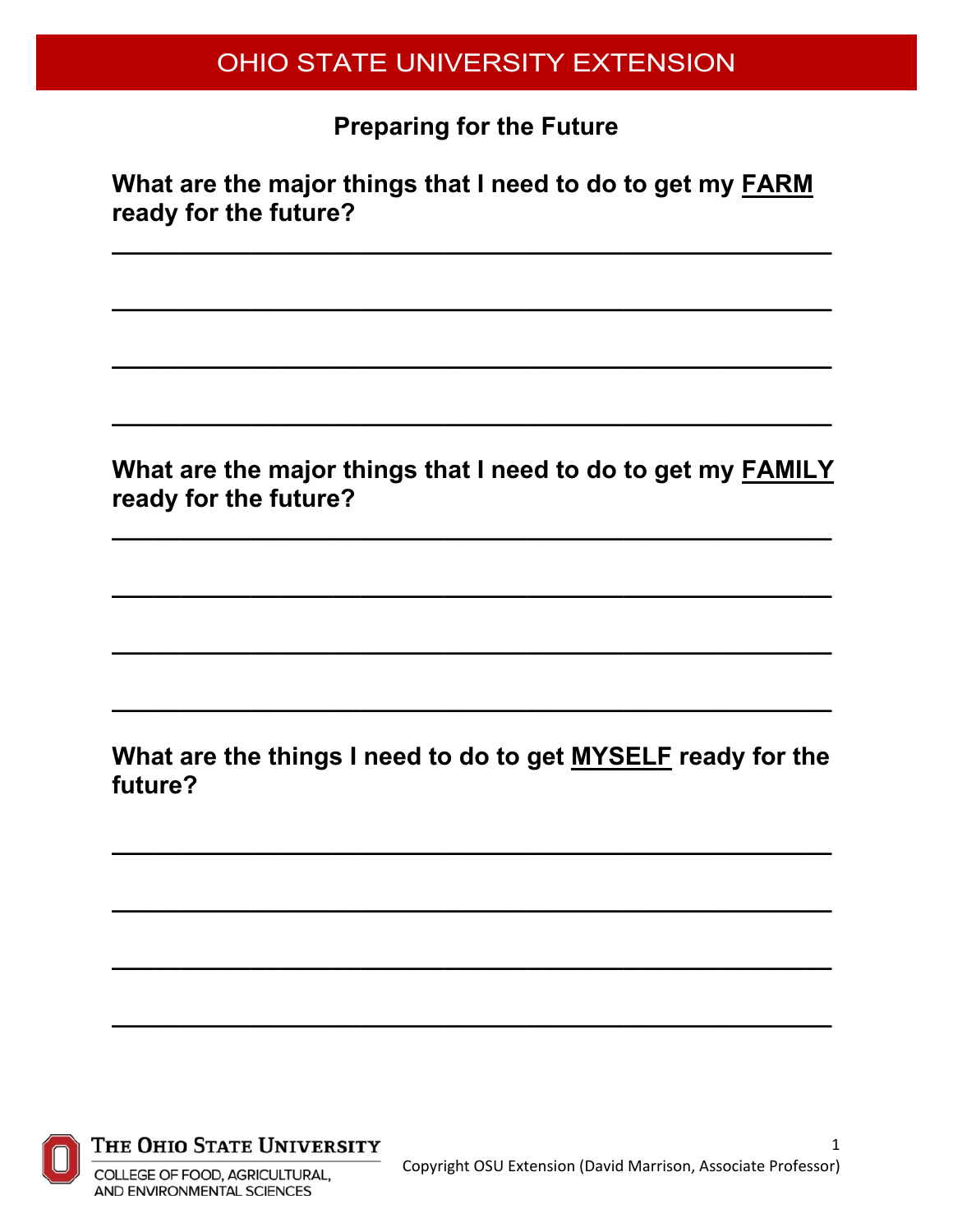### **Planning for the Successful Transition of My Family Business**

**\_\_\_\_\_\_\_\_\_\_\_\_\_\_\_\_\_\_\_\_\_\_\_\_\_\_\_\_\_\_\_\_\_\_\_\_\_\_\_\_\_\_\_\_\_\_\_\_\_\_\_\_**

**\_\_\_\_\_\_\_\_\_\_\_\_\_\_\_\_\_\_\_\_\_\_\_\_\_\_\_\_\_\_\_\_\_\_\_\_\_\_\_\_\_\_\_\_\_\_\_\_\_\_\_\_**

**\_\_\_\_\_\_\_\_\_\_\_\_\_\_\_\_\_\_\_\_\_\_\_\_\_\_\_\_\_\_\_\_\_\_\_\_\_\_\_\_\_\_\_\_\_\_\_\_\_\_\_\_**

**\_\_\_\_\_\_\_\_\_\_\_\_\_\_\_\_\_\_\_\_\_\_\_\_\_\_\_\_\_\_\_\_\_\_\_\_\_\_\_\_\_\_\_\_\_\_\_\_\_\_\_\_**

**\_\_\_\_\_\_\_\_\_\_\_\_\_\_\_\_\_\_\_\_\_\_\_\_\_\_\_\_\_\_\_\_\_\_\_\_\_\_\_\_\_\_\_\_\_\_\_\_\_\_\_\_**

**\_\_\_\_\_\_\_\_\_\_\_\_\_\_\_\_\_\_\_\_\_\_\_\_\_\_\_\_\_\_\_\_\_\_\_\_\_\_\_\_\_\_\_\_\_\_\_\_\_\_\_\_**

**\_\_\_\_\_\_\_\_\_\_\_\_\_\_\_\_\_\_\_\_\_\_\_\_\_\_\_\_\_\_\_\_\_\_\_\_\_\_\_\_\_\_\_\_\_\_\_\_\_\_\_\_**

**\_\_\_\_\_\_\_\_\_\_\_\_\_\_\_\_\_\_\_\_\_\_\_\_\_\_\_\_\_\_\_\_\_\_\_\_\_\_\_\_\_\_\_\_\_\_\_\_\_\_\_\_**

**My goals for the future of our farm are:** 

**What Will Happen to Farm in the Future?**

- **Pass on as functioning business to my children.**
- **Pass on as functioning business to someone else (keep it a farm regardless of who owns).**
- **Pass on to my children as an "asset" that they manage in the future.**
- **My heirs can decide what to do with the farm. Sell farm when I pass with proceeds to my heirs.**
- **Other\_\_\_\_\_\_\_\_\_\_\_\_\_\_\_\_\_\_\_\_\_\_\_\_\_\_\_\_**



THE OHIO STATE UNIVERSITY

 $\overline{\phantom{0}}$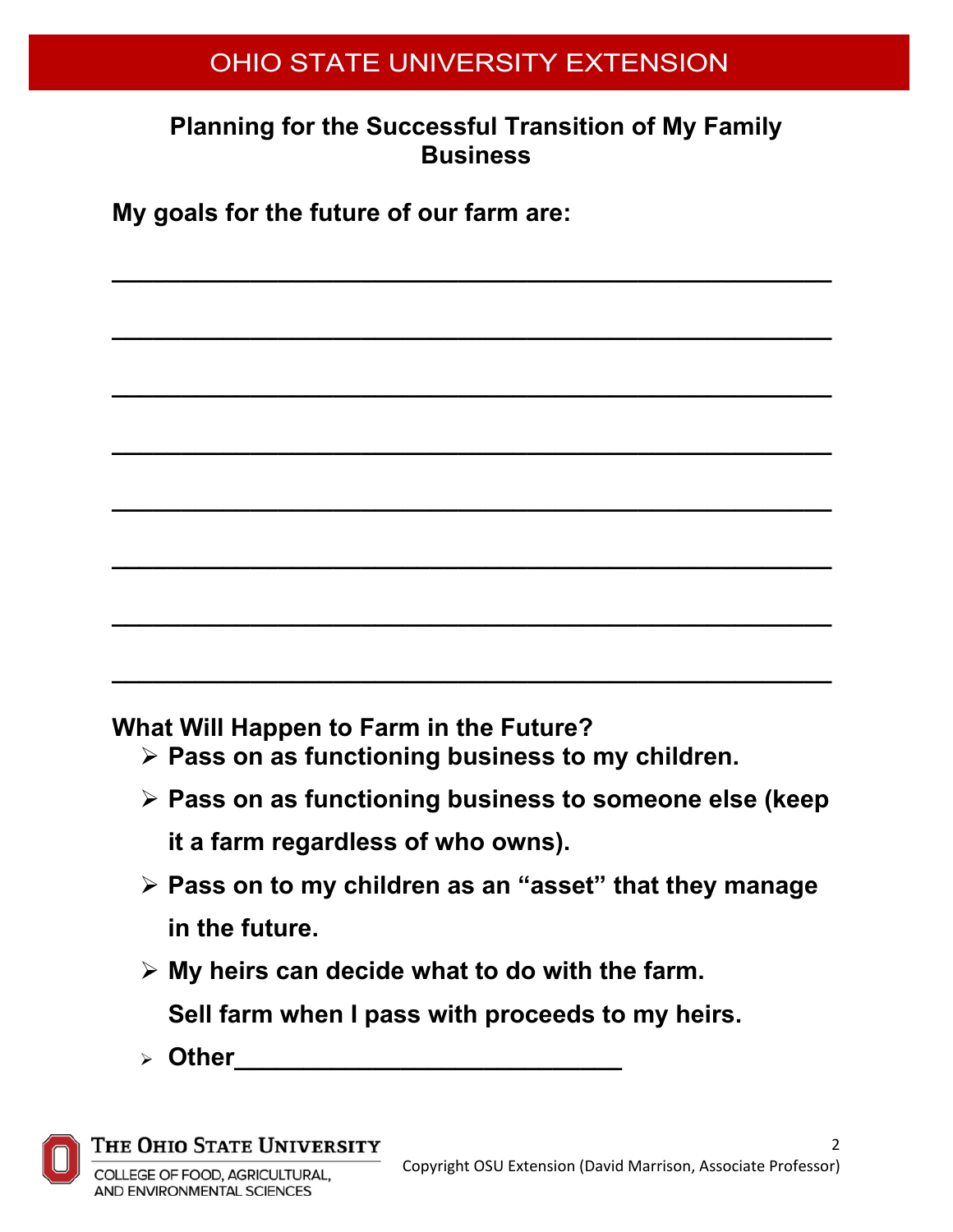## **Analyzing Your Operation**

One of the key components of a successful transfer of the family farm is to analyze the INTERNAL strengths and weaknesses of the operation. Additionally, it is recommended to take time to examine the EXTERNAL opportunities and threats that may impact the future of the business. How does your business compare against benchmark standards and the competition? Some key areas to examine are: Crop Production Management, Livestock Management, Financial Management, Facilities & Infrastructure, Employee Management, Marketing, Machinery & Equipment Repair & Risk Management.





THE OHIO STATE UNIVERSITY

COLLEGE OF FOOD, AGRICULTURAL, **AND ENVIRONMENTAL SCIENCES**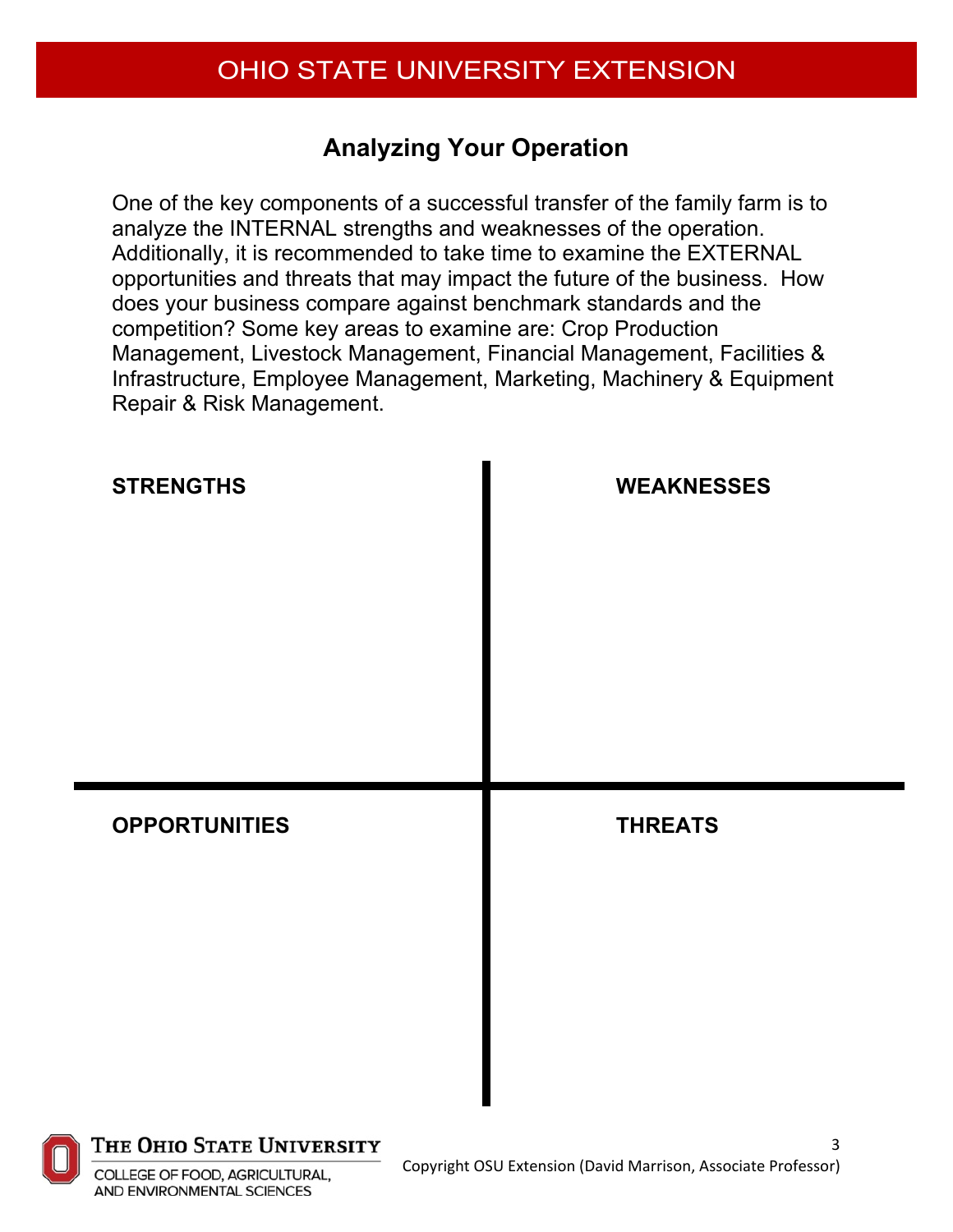## **Preparing My Heirs**

What is your plan for training and turning over the management of your farm to your successors? Is your organization structure conducive to a successful transfer?

**Draw a picture of your farm's organizational structure:**

#### **Questions for the Next Generation:**

If you had to take over the farm today, what would you be most scared of?

What changes need to be made for you to have a continuing interest in the business?

What are your weaknesses that need to be addressed? Training opportunities?

What is your expectation for an appropriate time for management control to be transferred?

**Brainstorm some strategies that you can use to turn over management to the next generation:**

\_\_\_\_\_\_\_\_\_\_\_\_\_\_\_\_\_\_\_\_\_\_\_\_\_\_\_\_\_\_\_\_\_\_\_\_\_\_\_\_\_\_\_\_\_\_

\_\_\_\_\_\_\_\_\_\_\_\_\_\_\_\_\_\_\_\_\_\_\_\_\_\_\_\_\_\_\_\_\_\_\_\_\_\_\_\_\_\_\_\_\_\_

\_\_\_\_\_\_\_\_\_\_\_\_\_\_\_\_\_\_\_\_\_\_\_\_\_\_\_\_\_\_\_\_\_\_\_\_\_\_\_\_\_\_\_\_\_\_



4



#### THE OHIO STATE UNIVERSITY

COLLEGE OF FOOD, AGRICULTURAL, **AND ENVIRONMENTAL SCIENCES**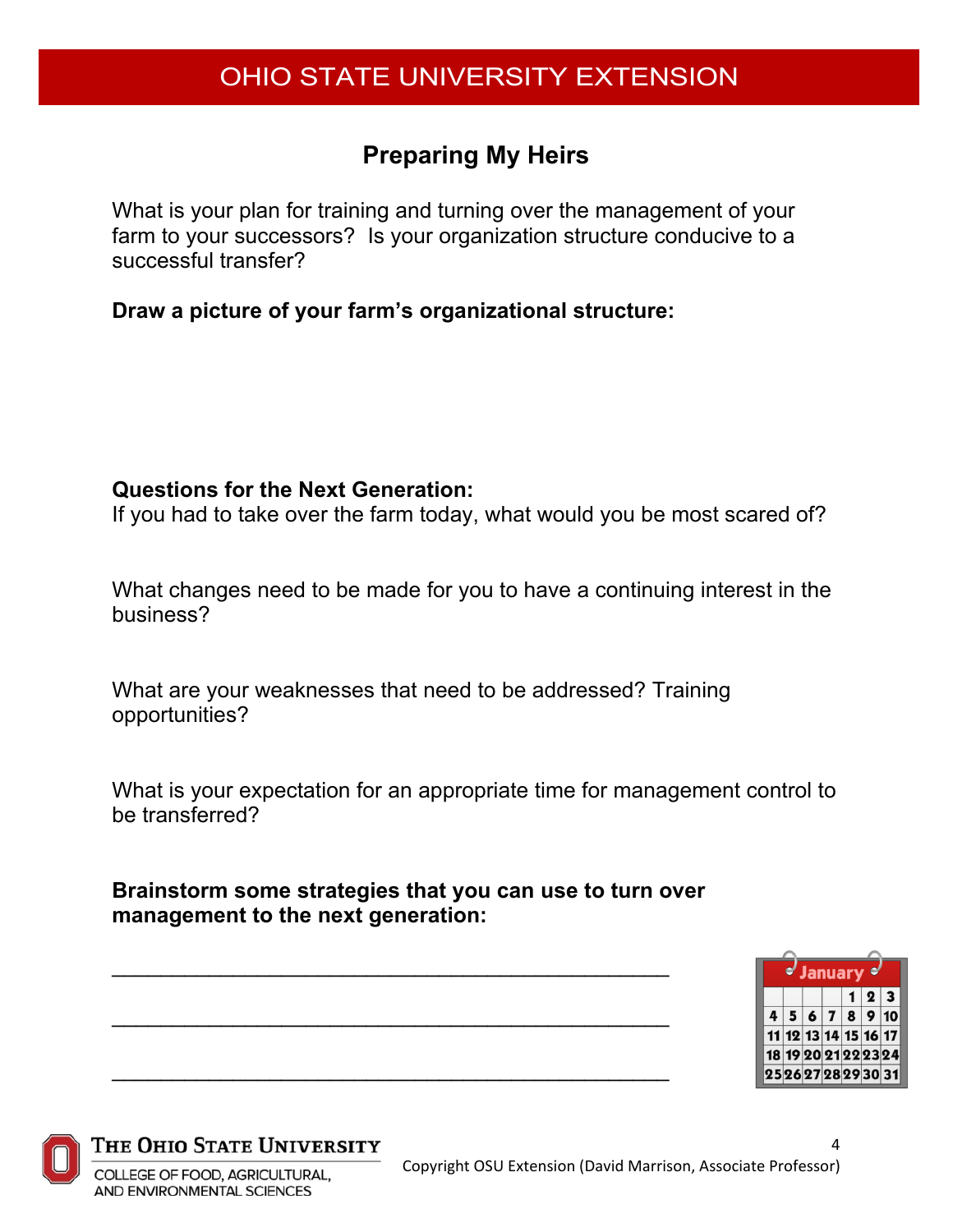### **Communicating Our Plans**

#### *The underlying success of any estate and farm succession plan depends on healthy family relationships. How can you avoid creating conflict among your heirs after your passing?*

| The biggest communication barriers that exist in our family and family business are: |  |
|--------------------------------------------------------------------------------------|--|
|                                                                                      |  |
| 3.                                                                                   |  |
| 4.                                                                                   |  |
| 5.                                                                                   |  |
| Strategies our farm can implement to reduce our communication barriers are:          |  |
|                                                                                      |  |
| 2.                                                                                   |  |
|                                                                                      |  |
| 4.                                                                                   |  |
| 5.                                                                                   |  |
|                                                                                      |  |

I improve my communication by …….

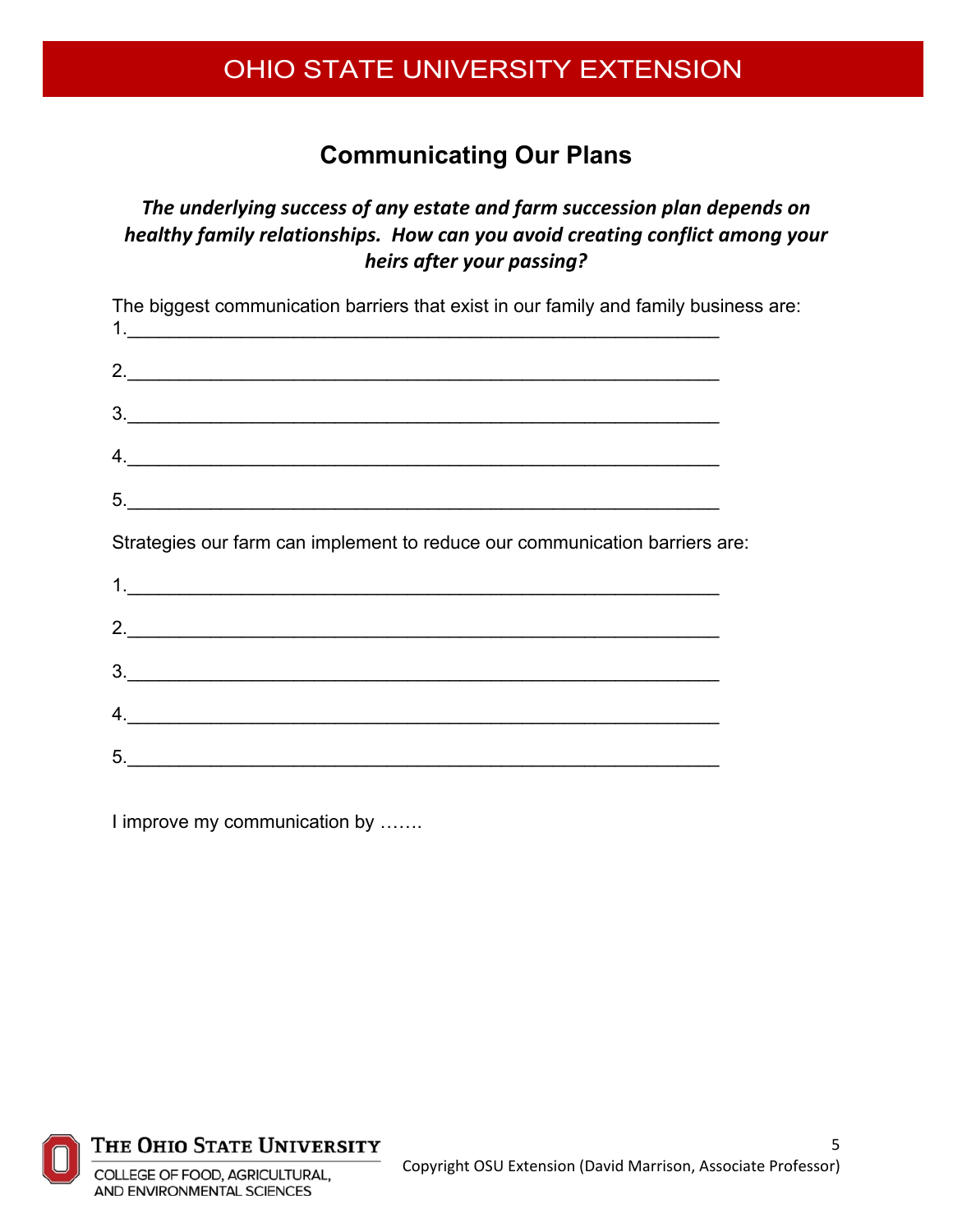#### Planning for the Successful Transition of My **Family Business**



What are some of the ELEPHANTS in the ROOM?





#### THE OHIO STATE UNIVERSITY

COLLEGE OF FOOD, AGRICULTURAL, AND ENVIRONMENTAL SCIENCES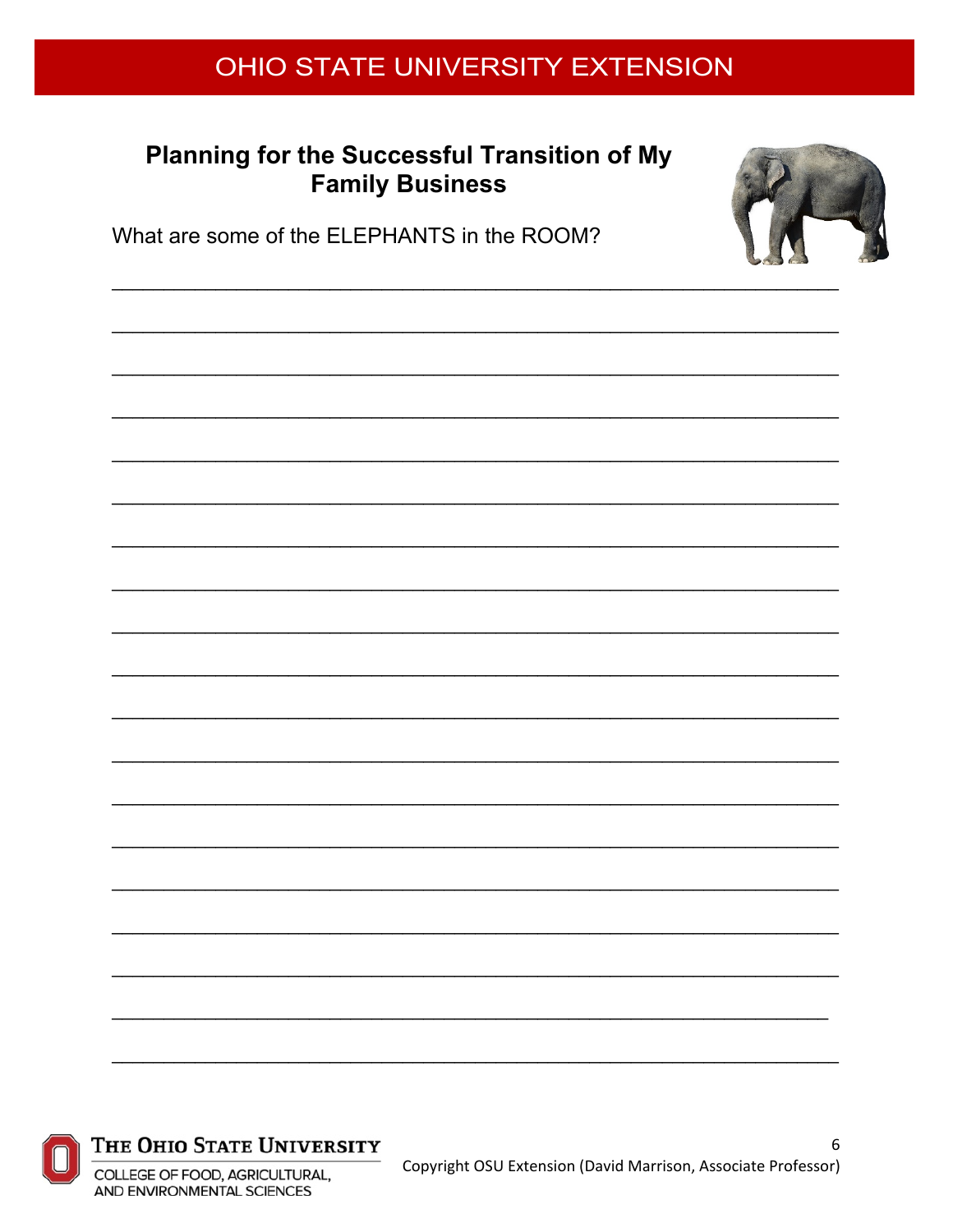## **Planning for the Successful Transition of our Estate**

#### **Family Business Meetings**

A family business meeting is an opportunity for family members to come together on a regular basis to discuss issues of interest to those family members involved in or who have an interest in the business and estate.

### **Tentative Agenda for Family Business Meeting**

Call to Order Minutes from Previous Meeting Estate Financial Summary Old Business New Business Date of Next Meeting Adjournment

The top 5 items I would like discussed in our Family Business Meeting:



THE OHIO STATE UNIVERSITY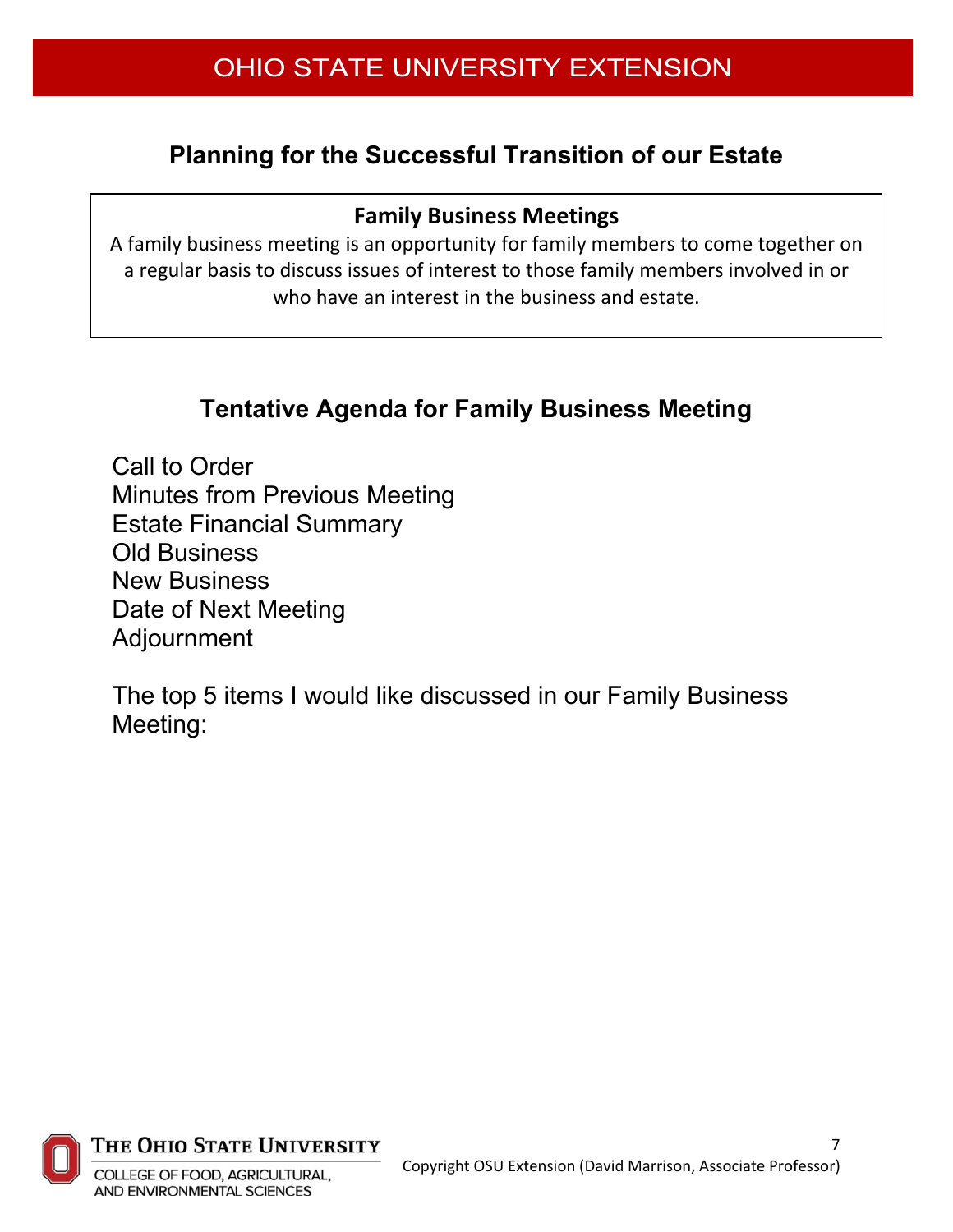# **Planning for the Unexpected**

Unexpected Issues arise in every succession and estate plan. Identify how you will overcome the following unexpected events:

| Death<br><u>Lease and the contract of the contract of the contract of the contract of the contract of the contract of the contract of the contract of the contract of the contract of the contract of the contract of the contract</u> |
|----------------------------------------------------------------------------------------------------------------------------------------------------------------------------------------------------------------------------------------|
|                                                                                                                                                                                                                                        |
|                                                                                                                                                                                                                                        |
|                                                                                                                                                                                                                                        |
|                                                                                                                                                                                                                                        |
| Buying out a Business Partners share of business________________________________<br><u> 1989 - Johann Barbara, marka masjid aka masjid aka masjid aka masjid aka masjid aka masjid aka masjid aka ma</u>                               |
| <u> 1989 - Johann Barbara, martin amerikan basar dan berasal dalam basa dalam basar dalam basar dalam basar dala</u>                                                                                                                   |
| ,我们也不能在这里的人,我们也不能在这里的人,我们也不能在这里的人,我们也不能在这里的人,我们也不能在这里的人,我们也不能在这里的人,我们也不能在这里的人,我们也                                                                                                                                                      |
| Other Events <b>Constitution</b> Change of the Constitution Change of the Constitution Change of the Constitution Change of the Constitution Change of the Constitution Change of the Constitution Change of the Constitution Chang    |
|                                                                                                                                                                                                                                        |
|                                                                                                                                                                                                                                        |
|                                                                                                                                                                                                                                        |



THE OHIO STATE UNIVERSITY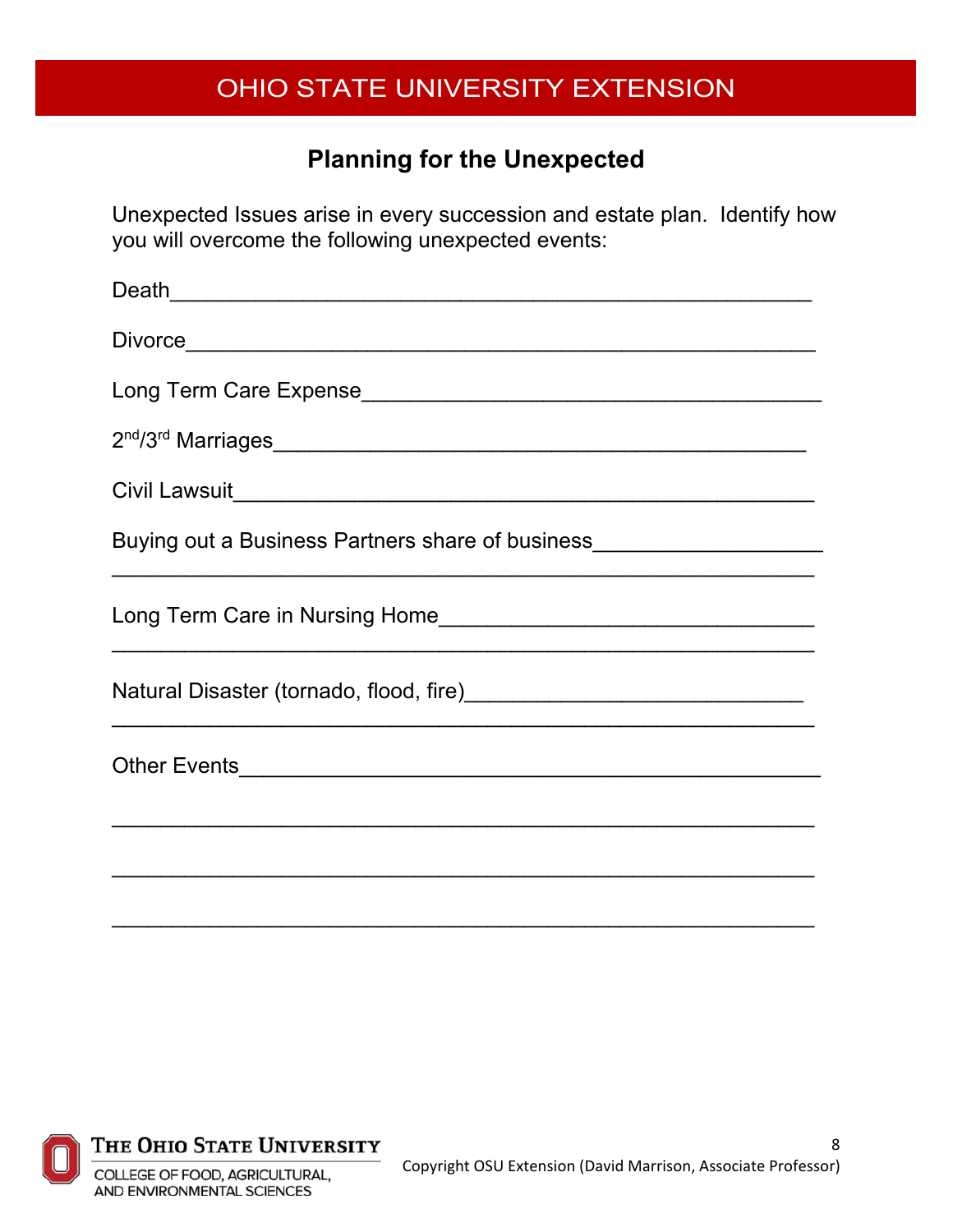## **Planning for Retirement**

I will need \$\_\_\_\_\_\_\_\_\_ each year to live in retirement for years.

My sources of retirement income will be:

| <b>Farm Rental Payments</b> | <b>Retirement Accounts</b> |
|-----------------------------|----------------------------|
| <b>Social Security</b>      | <b>Savings Accounts</b>    |
| Sale of Property            | Other                      |

Draw a picture of your life in retirement.



THE OHIO STATE UNIVERSITY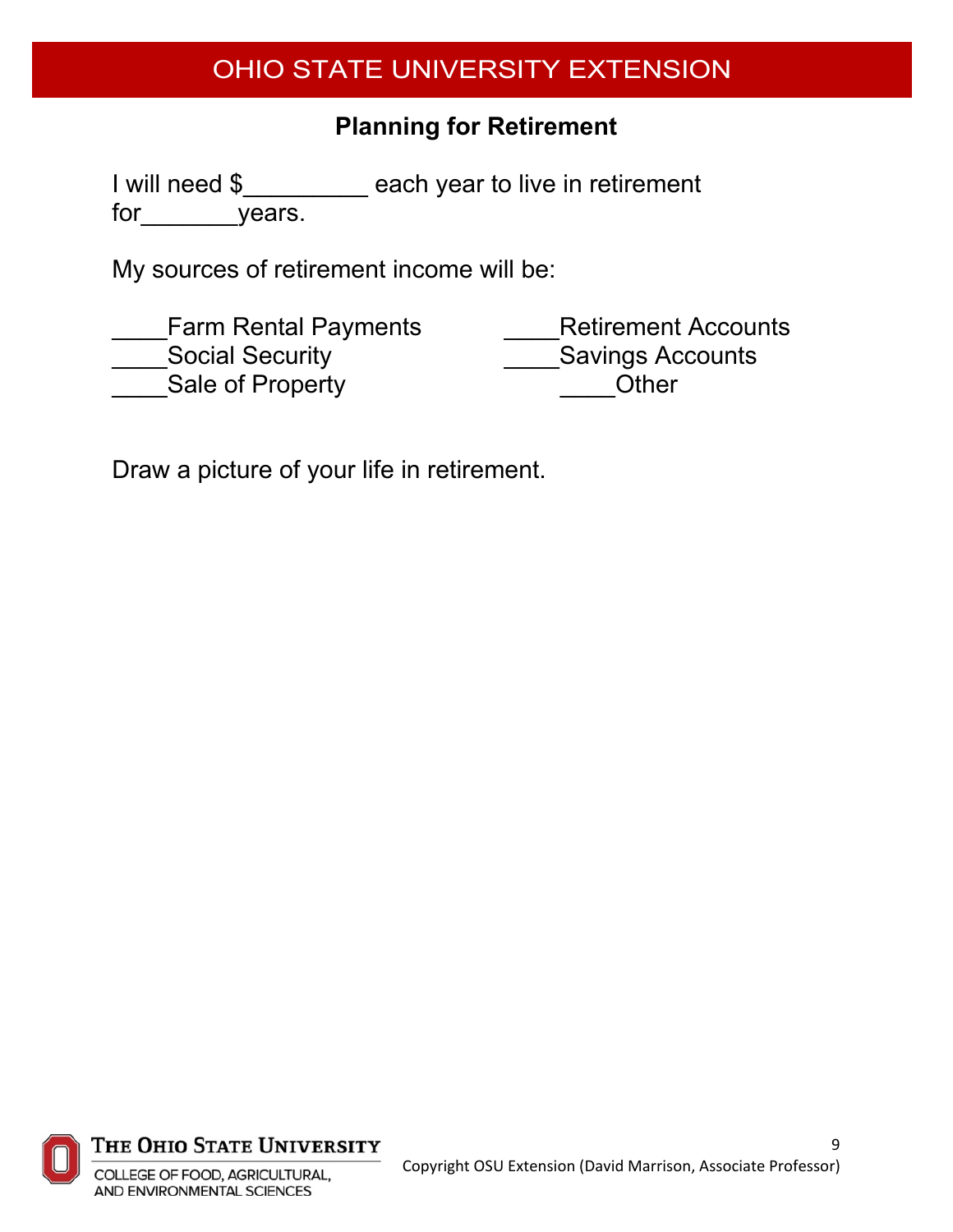#### **MY HEIRS Choosing the Path for Your Legacy**

Many people are involved in many different communities and social circles that they may want to benefit upon their passing. Often times these never come to fruition because of poor planning, insufficient estate size, or just because of an oversight on their part. Please list all the different entities, people, and organizations you would like to be part of your life's legacy.

| <b>Family/ Friends</b>                | <b>Church/Charities</b> |
|---------------------------------------|-------------------------|
| <b>Civic Organization/Foundations</b> | <b>Community</b>        |

 $\overline{a}$ 

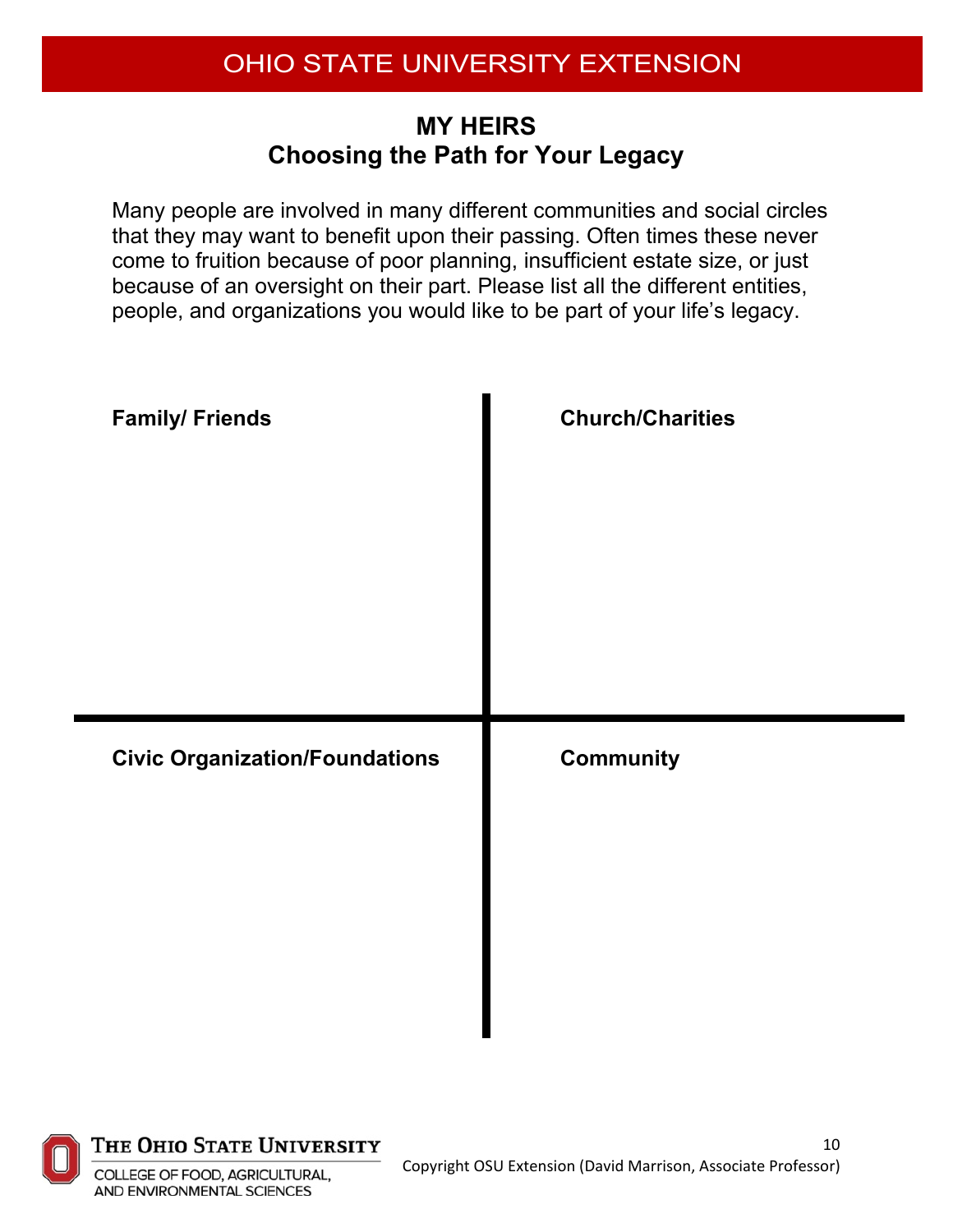## **Choosing the Path for Your Legacy**

Using the either larger categories or the more detailed lists you created above, divide the pie below. Write the percentages in each piece of the pie. If you feel comfortable, you can even write your justification to support your decisions.



Deciding what is "fair" versus "equal" when transferring our farm and family assets to our heirs is often one of the most difficult questions. One of the biggest dilemmas that must be overcome is how can we design our farm succession plan so that it will be as fair to the heir taking over the farm. And in this process of being fair, how can we, treat everybody equally? Often times doing what is fair will mean the distribution of assets will not be equal. Defining what is "fair" and what comprises "equal" is different to each farm operation. This you must do yourselves – together as a family, as a team committed to one another and the future.



#### THE OHIO STATE UNIVERSITY

COLLEGE OF FOOD, AGRICULTURAL. **AND ENVIRONMENTAL SCIENCES**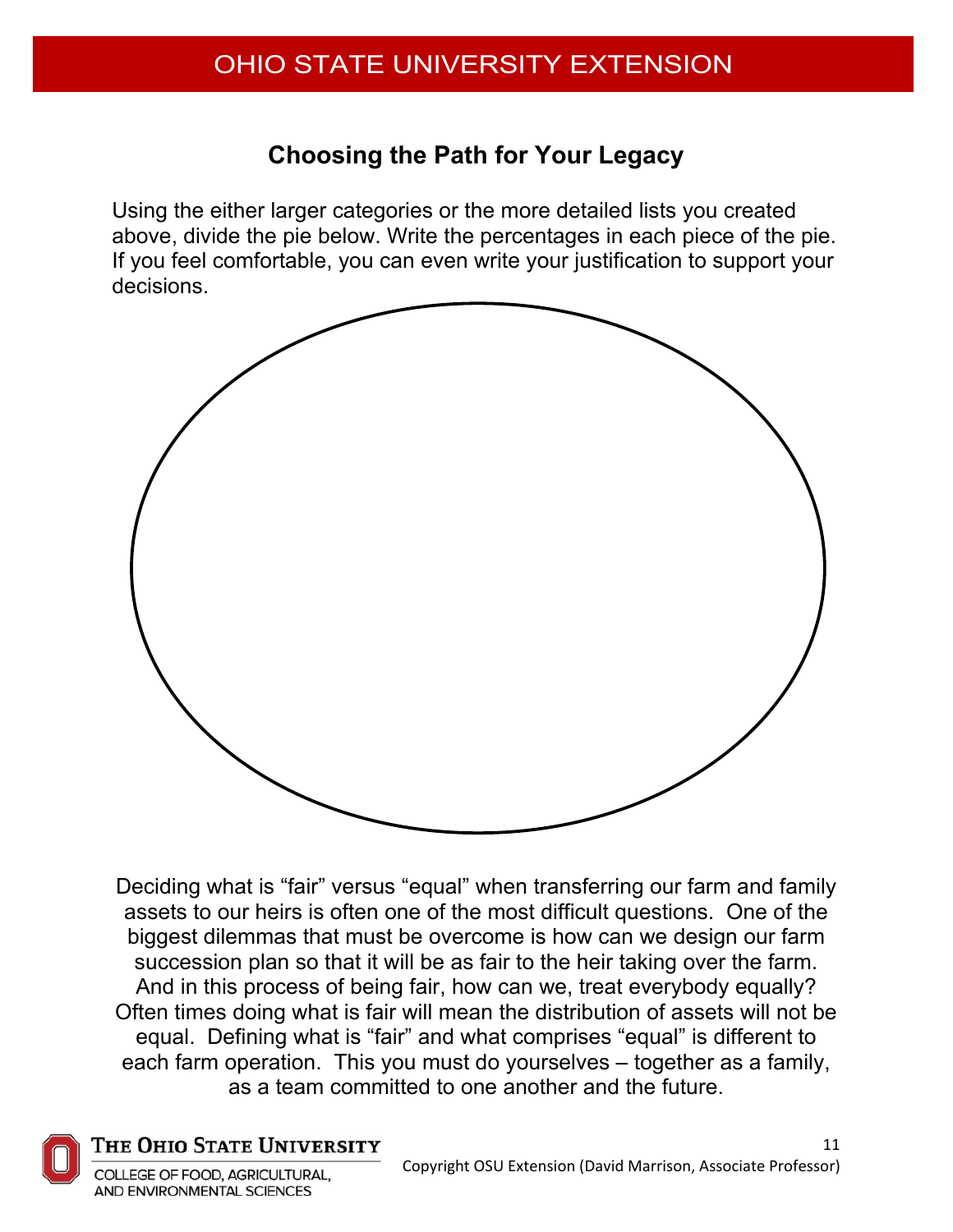#### **Planning for the Successful Transition of our Estate**

What are the major assets (and their value) that we will transfer to our heirs? To assist you with this process, "Complete the Getting Your Farm & Family Affairs in Order" Document.

**Cash Assets:**

**Intermediate Assets:**

**Property:**

**Debts:**



THE OHIO STATE UNIVERSITY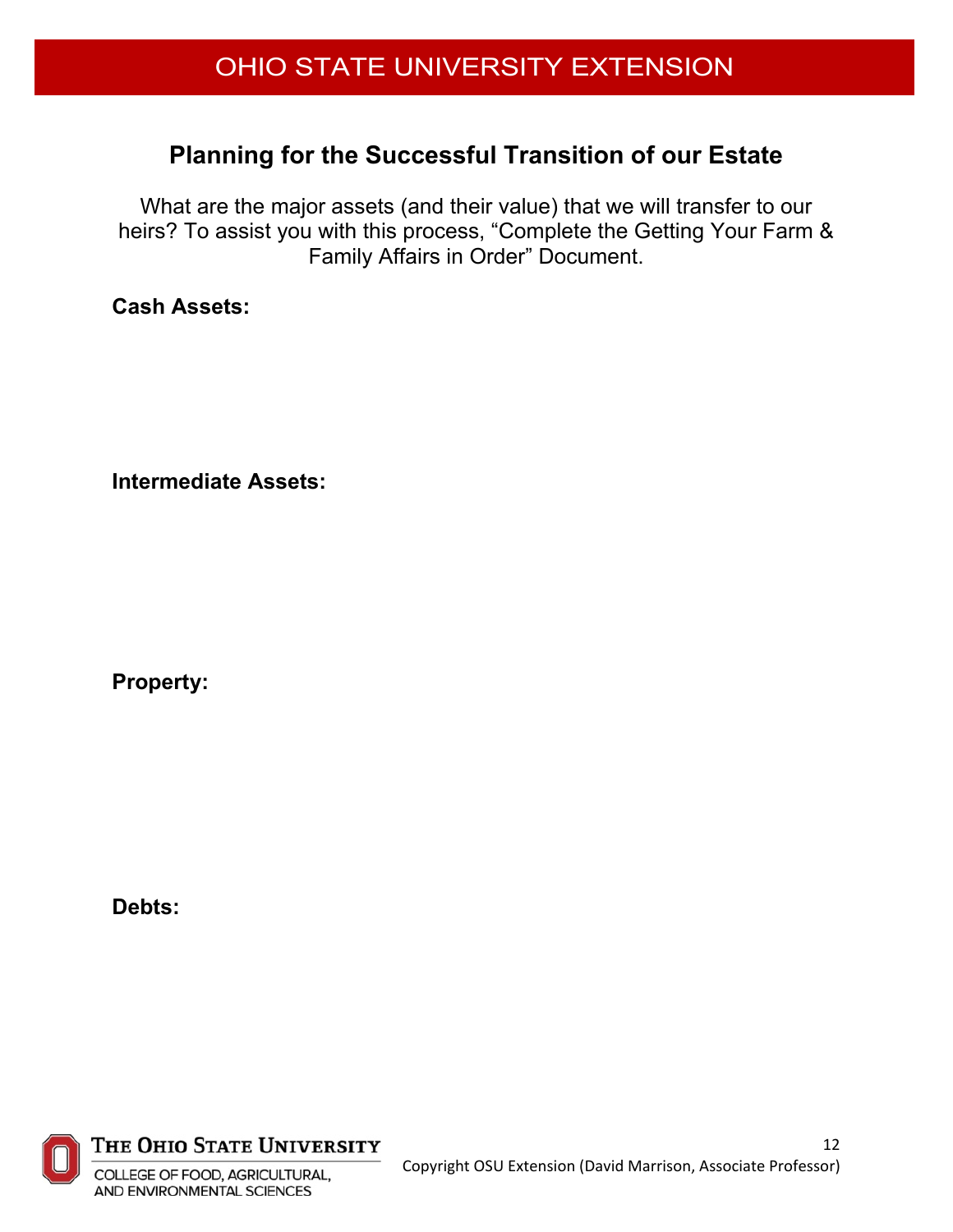#### **What Would Your Heirs Do?**

Request each of your heirs to complete a written summary of what they would do if they were in charge of your estate. How would they divide the estate? Does anyone want the farm? What "prize" family heirlooms would they be grateful to receive from you? Give heirs a specific date to respond in writing to you.



THE OHIO STATE UNIVERSITY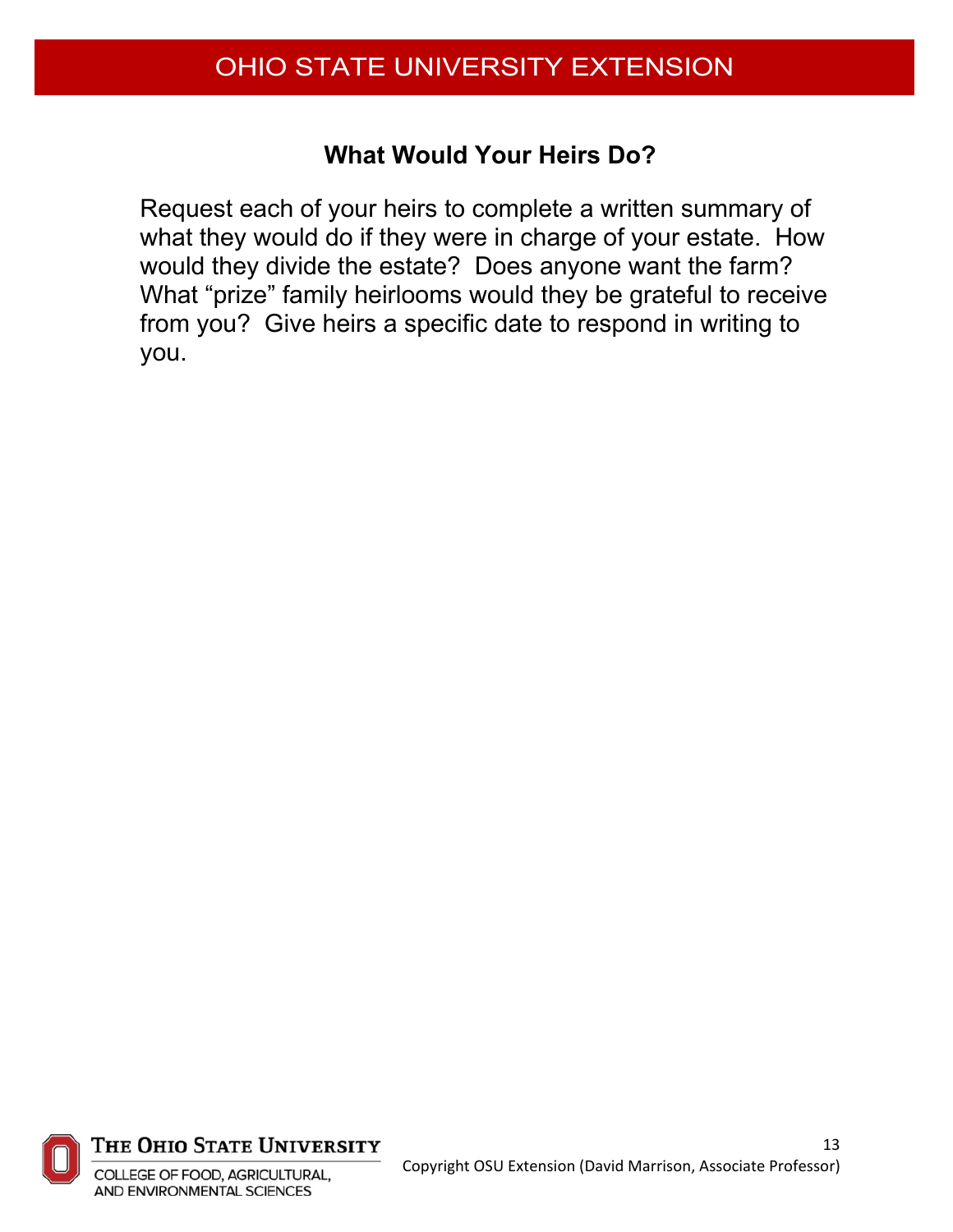#### **Planning for the Successful Transition of My Family Business**

**Plan for Asset Transfer**



THE OHIO STATE UNIVERSITY

COLLEGE OF FOOD, AGRICULTURAL, AND ENVIRONMENTAL SCIENCES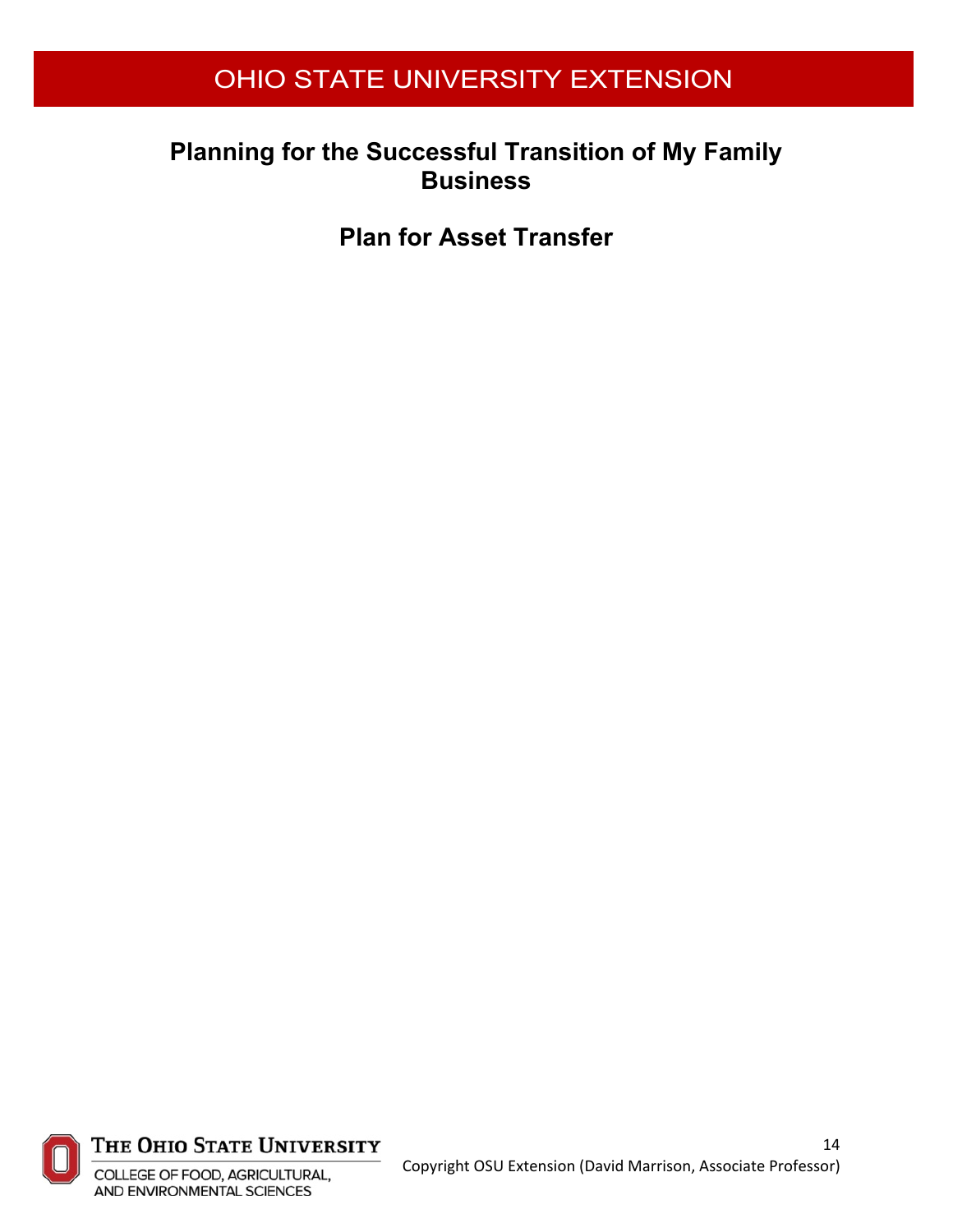# Planning for the Successful Transition of our Estate

| <b>Task</b> | <b>Target Date</b> | <b>Date Completed</b> |
|-------------|--------------------|-----------------------|
|             |                    |                       |
|             |                    |                       |
|             |                    |                       |
|             |                    |                       |
|             |                    |                       |
|             |                    |                       |
|             |                    |                       |
|             |                    |                       |
|             |                    |                       |
|             |                    |                       |
|             |                    |                       |
|             |                    |                       |
|             |                    |                       |
|             |                    |                       |
|             |                    |                       |
|             |                    |                       |
|             |                    |                       |
|             |                    |                       |
|             |                    |                       |
|             |                    |                       |



#### THE OHIO STATE UNIVERSITY

COLLEGE OF FOOD, AGRICULTURAL, AND ENVIRONMENTAL SCIENCES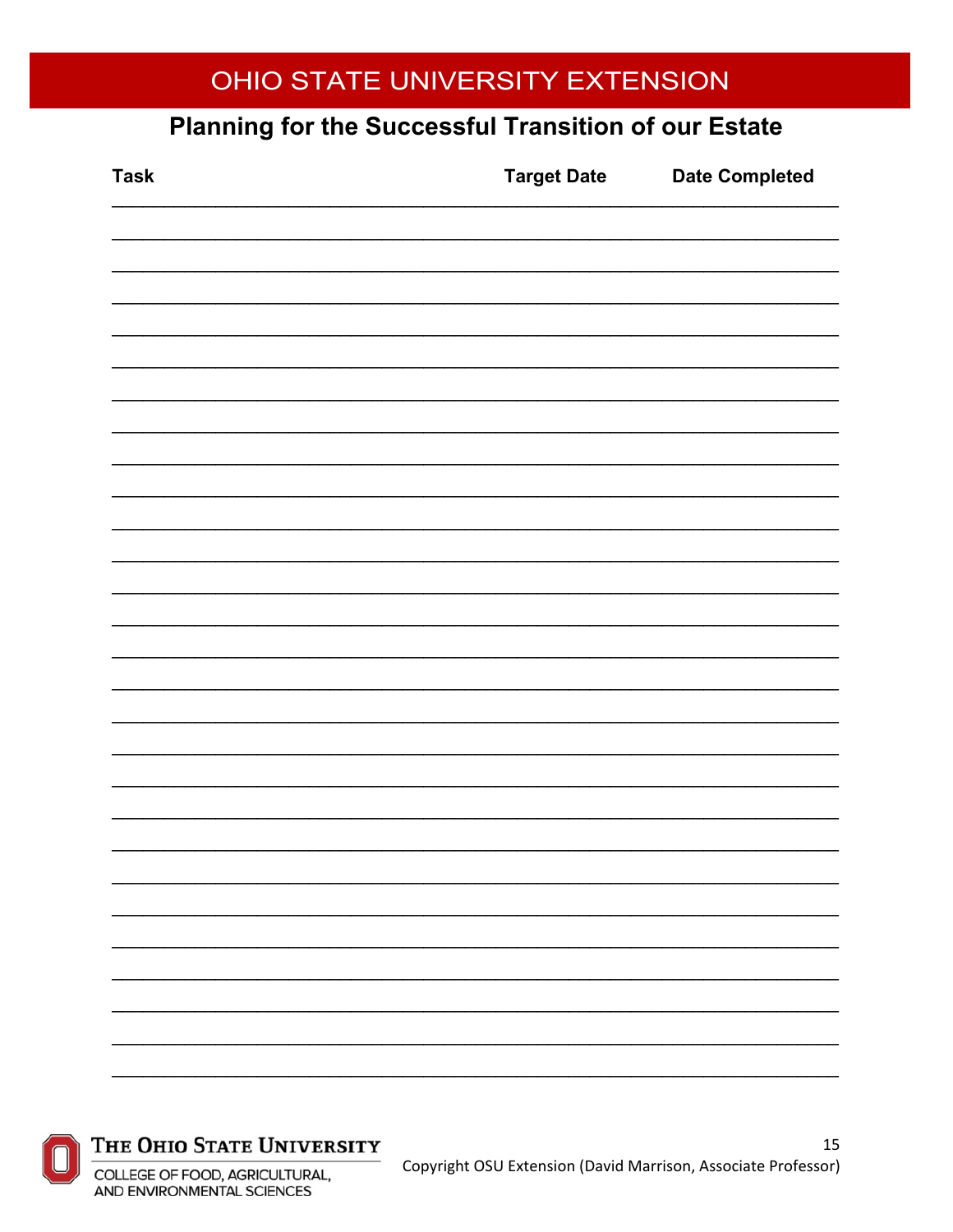#### **Planning for the Successful Transition of My Family Business**

You have 2 months to live…….What are the five most important things you need to do?

|    | $\begin{array}{c} \n 1. & \begin{array}{ccc} \hline \end{array} \end{array}$ |  |  |
|----|------------------------------------------------------------------------------|--|--|
|    | 2.                                                                           |  |  |
|    | $\begin{array}{c}\n3.\n\end{array}$                                          |  |  |
| 4. |                                                                              |  |  |
| 5. |                                                                              |  |  |

You have 2 months to live…….What are the five most important things you need to do?

| 1. |  |  |
|----|--|--|
| 2. |  |  |
| 3. |  |  |
| 4. |  |  |
| 5. |  |  |
|    |  |  |